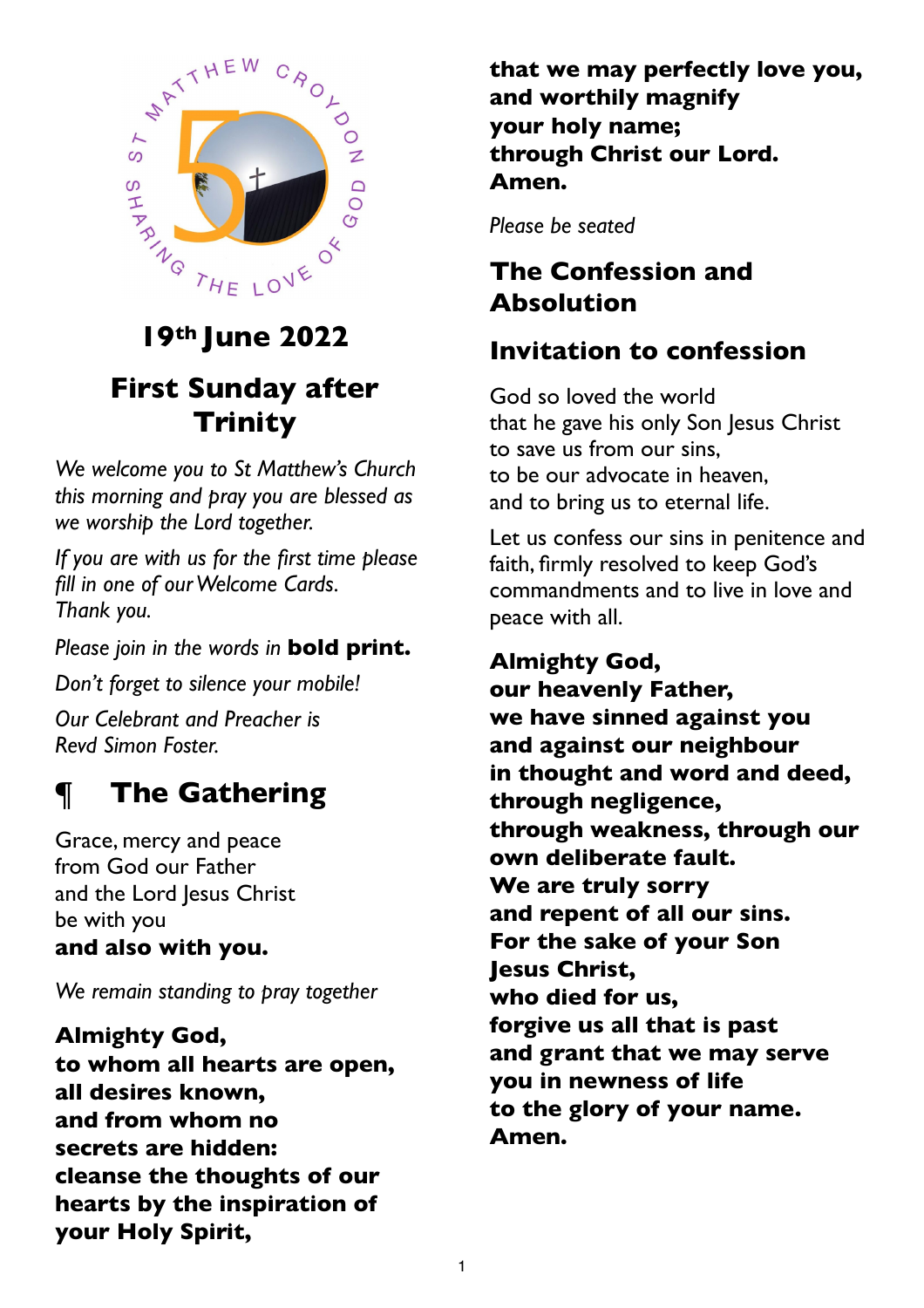Almighty God,

who forgives all who truly repent, have mercy upon you, pardon and deliver you from all your sins, confirm and strengthen you in all goodness, and keep you in life eternal; through Jesus Christ our Lord.

#### **Amen.**

*Please stand*

#### **Gloria in Excelsis**

**Glory to God in the highest, and peace to his people on earth.**

**Lord God, heavenly King, almighty God and Father, we worship you, we give you thanks, we praise you for your glory.**

**Lord Jesus Christ, only Son of the Father, Lord God, Lamb of God, you take away the sin of the world: have mercy on us; you are seated at the right hand of the Father: receive our prayer.**

**For you alone are the Holy One, you alone are the Lord, you alone are the Most High, Jesus Christ, with the Holy Spirit, in the glory of God the Father. Amen.**

## **The Collect**

*A period of silent prayer*

God of truth, help us to keep your law of love

and to walk in ways of wisdom, that we may find true life in Jesus Christ your Son. **Amen.**

# **¶ The Liturgy of the Word**

Let us prepare ourselves for the Word of God as it comes to us in the reading of Holy Scripture.

#### **Our hearts and minds are open.**

*Please be seated*

# **First Reading**

*1 Kings 19.9-12*

At Horeb, the mount of God, Elijah came to a cave, and spent the night there.

Then the word of the Lord came to him, saying, 'What are you doing here, Elijah?' 10He answered, 'I have been very zealous for the Lord, the God of hosts; for the Israelites have forsaken your covenant, thrown down your altars, and killed your prophets with the sword. I alone am left, and they are seeking my life, to take it away.'

11He said, 'Go out and stand on the mountain before the Lord, for the Lord is about to pass by.' Now there was a great wind, so strong that it was splitting mountains and breaking rocks in pieces before the Lord, but the Lord was not in the wind; and after the wind an earthquake, but the Lord was not in the earthquake; 12and after the earthquake a fire, but the Lord was not in the fire; and after the fire a sound of sheer silence.

This is the word of the Lord. **Thanks be to God.**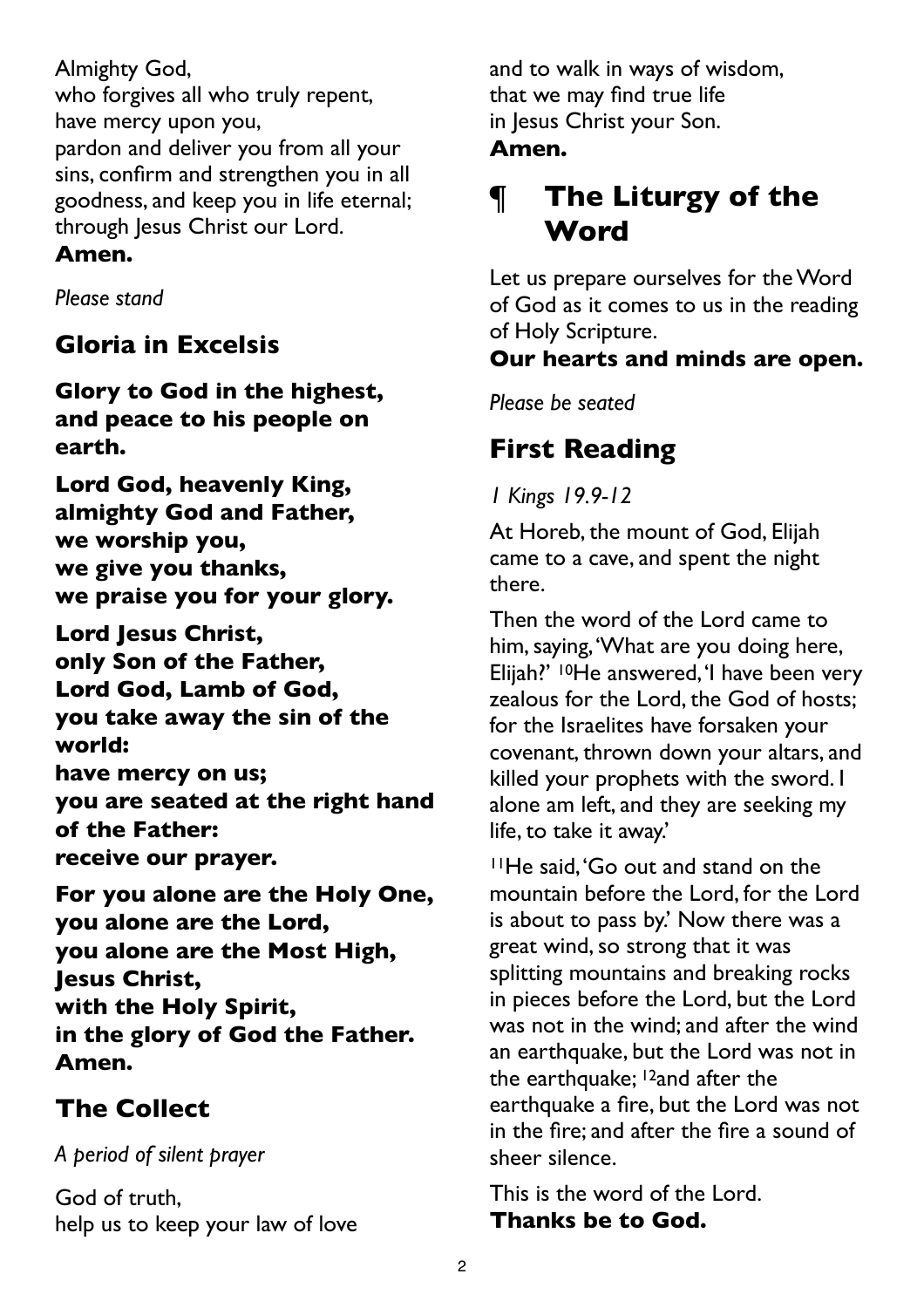### **Second Reading**

#### *Galatians 3.23-29*

Now before faith came, we were imprisoned and guarded under the law until faith would be revealed. 24Therefore the law was our disciplinarian until Christ came, so that we might be justified by faith. 25But now that faith has come, we are no longer subject to a disciplinarian, <sup>26</sup>for in Christ Jesus you are all children of God through faith. 27As many of you as were baptized into Christ have clothed yourselves with Christ. 28There is no longer Jew or Greek, there is no longer slave or free, there is no longer male and female; for all of you are one in Christ Jesus. <sup>29</sup>And if you belong to Christ, then you are Abraham's offspring, heirs according to the promise.

This is the word of the Lord. **Thanks be to God.**

# **The Gospel**

Let us stand to greet the Gospel of Christ.

Alleluia, alleluia, alleluia.

#### **Alleluia, alleluia, alleluia.**

Speak, Lord, for your servant is listening. You have the words of eternal life.

#### **Alleluia, alleluia, alleluia.**

The Lord be with you

#### **and also with you.**

Hear the Gospel of our Lord Jesus Christ according to Luke.

#### **Glory to you, O Lord.**

#### *Luke 8.26-39*

Then they arrived at the country of the Gerasenes, which is opposite Galilee. 27As Jesus stepped out on land, a man of the city who had demons met him. For a long time he had worn no clothes, and he did not live in a house but in the tombs. 28When he saw Jesus, he fell down before him and shouted at the top of his voice, 'What have you to do with me, Jesus, Son of the Most High God? I beg you, do not torment me'— 29for Jesus had commanded the unclean spirit to come out of the man. (For many times it had seized him; he was kept under guard and bound with chains and shackles, but he would break the bonds and be driven by the demon into the wilds.)  $30$  esus then asked him, 'What is your name?' He said, 'Legion'; for many demons had entered him. <sup>31</sup>They begged him not to order them to go back into the abyss.

32Now there on the hillside a large herd of swine was feeding; and the demons begged Jesus to let them enter these. So he gave them permission. 33Then the demons came out of the man and entered the swine, and the herd rushed down the steep bank into the lake and was drowned.

34When the swineherds saw what had happened, they ran off and told it in the city and in the country. 35Then people came out to see what had happened, and when they came to Jesus, they found the man from whom the demons had gone sitting at the feet of Jesus, clothed and in his right mind. And they were afraid. 36Those who had seen it told them how the one who had been possessed by demons had been healed. 37Then all the people of the surrounding country of the Gerasenes asked Jesus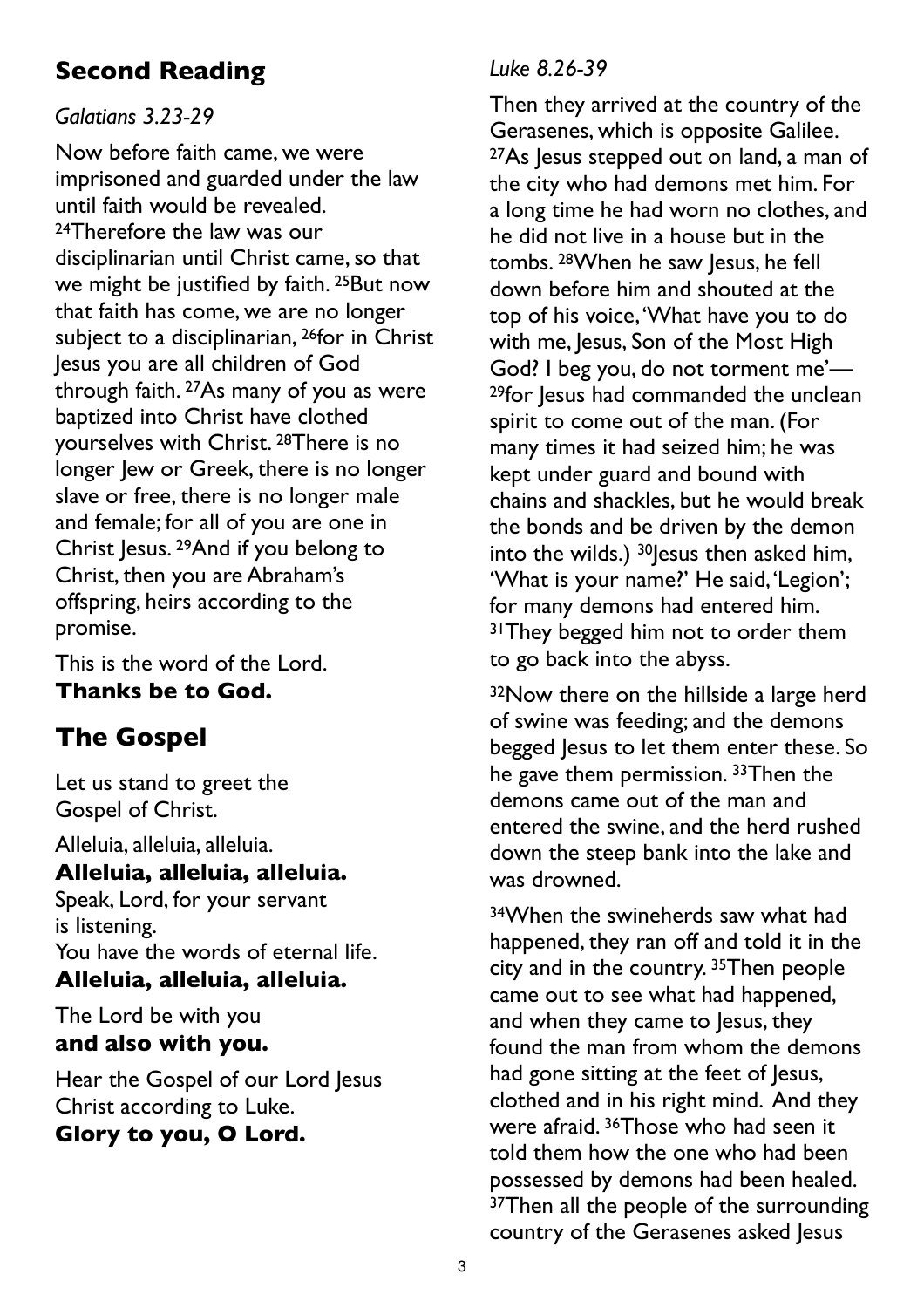to leave them; for they were seized with great fear. So he got into the boat and returned. 38The man from whom the demons had gone begged that he might be with him; but Jesus sent him away, saying, 39'Return to your home, and declare how much God has done for you.' So he went away, proclaiming throughout the city how much Jesus had done for him.

This is the Gospel of the Lord. **Praise to you, O Christ.**

*Please be seated*

### **The Sermon**

Let us stand to declare our faith in God, Father, Son and Holy Spirit.

## **The Nicene Creed**

**We believe in one God, the Father, the Almighty, maker of heaven and earth, of all that is, seen and unseen.** 

**We believe in one Lord, Jesus Christ, the only Son of God, eternally begotten of the Father,**

**God from God, Light from Light,**

**true God from true God, begotten, not made, of one Being with the Father; through him all things were made.**

**For us and for our salvation he came down from heaven, was incarnate from the Holy Spirit and the Virgin Mary and was made man.**

**For our sake he was crucified under Pontius Pilate; he suffered death and was buried. On the third day he rose again in accordance with the Scriptures; he ascended into heaven and is seated at the right hand of the Father. He will come again in glory to judge the living and the dead, and his kingdom will have no end. We believe in the Holy Spirit, the Lord, the giver of life, who proceeds from the Father and the Son, who with the Father and the Son is worshipped and glorified, who has spoken through the prophets. We believe in one holy catholic and apostolic Church. We acknowledge one baptism for the forgiveness of sins. We look for the resurrection of the dead, and the life of the world to come. Amen.**

*Please be seated*

### **Prayers of Intercession**

Lord, hear us **Lord, graciously hear us.**

Merciful Father, **accept these prayers for the sake of your Son, our Saviour, Jesus Christ. Amen.**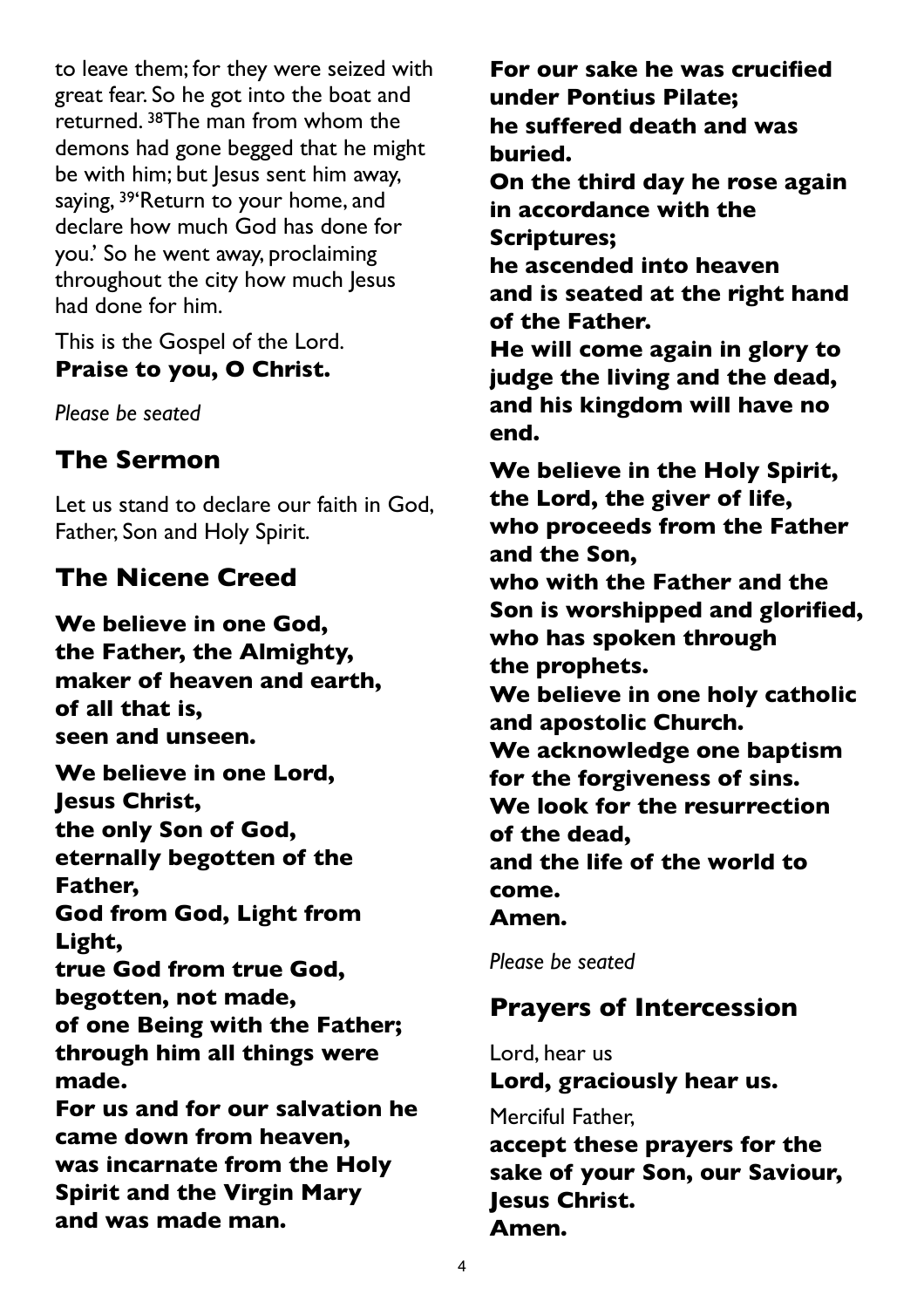# **¶ The Liturgy of the Sacrament**

*Please stand*

## **The Peace**

We are the body of Christ. In the one Spirit we were all baptized into one body.

Let us then pursue all that makes for peace and builds up our common life.

The peace of the Lord be always with you **and also with you.**

Let us offer one another a sign of God's peace

**Yours, Lord, is the greatness, the power, the glory, the splendour, and the majesty; for everything in heaven and on earth is yours. All things come from you, and of your own do we give you.**

# **The Eucharistic Prayer (G)**

The Lord is here. **His Spirit is with us.**

Lift up your hearts. **We lift them to the Lord.**

Let us give thanks to the Lord our God. **It is right to give thanks and praise.**

Blessed are you, Lord God, our light and our salvation; to you be glory and praise for ever.

From the beginning you have created all things and all your works echo the silent music of your praise. In the fullness of time you made us

in your image, the crown of all creation.

You give us breath and speech, that with angels and archangels and all the powers of heaven we may find a voice to give you praise:

#### **Holy, holy, holy Lord,**

**God of power and might, heaven and earth are full of your glory. Hosanna in the highest. Blessed is he who comes in the name of the Lord. Hosanna in the highest.**

How wonderful the work of your hands, O Lord.

As a mother tenderly gathers her children, you embraced a people as your own.

When they turned away and rebelled your love remained steadfast.

From them you raised up lesus our Saviour, born of Mary, to be the living bread, in whom all our hungers are satisfied. He offered his life for sinners, and with a love stronger than death he opened wide his arms on the cross.

On the night before he died, he came to supper with his friends and, taking bread, he gave you thanks. He broke it and gave it to them, saying: Take, eat; this is my body which is given for you; do this in remembrance of me.

At the end of supper, taking the cup of wine, he gave you thanks, and said: Drink this, all of you; this is my blood of the new covenant,

which is shed for you and for many for the forgiveness of sins.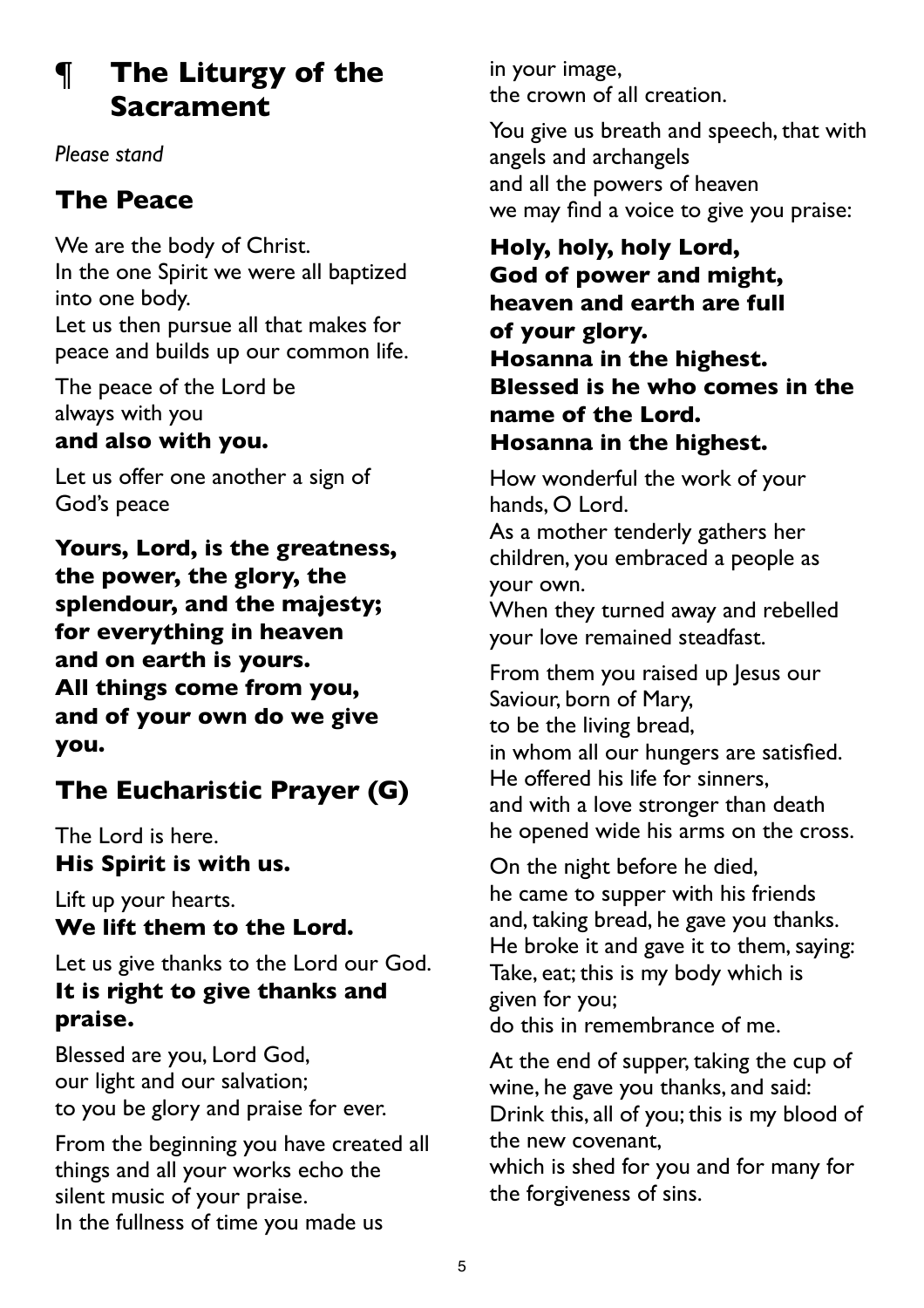Do this, as often as you drink it, in remembrance of me.

Praise to you Lord Jesus:

#### **Dying you destroyed our death, rising you restored our life: Lord Jesus, come in glory.**

Father, we plead with confidence his sacrifice made once for all upon the cross;

we remember his dying and rising in glory, and we rejoice that he intercedes for us at your right hand.

Pour out your Holy Spirit as we bring before you these gifts of your creation; may they be for us the body and blood of your dear Son.

As we eat and drink these holy things in your presence, form us in the likeness of Christ, and build us into a living temple to your glory.

Bring us at the last with St Matthew and all the saints to the vision of that eternal splendour for which you have created us;

through Jesus Christ, our Lord, by whom, with whom, and in whom, with all who stand before you in earth and heaven, we worship you, Father almighty, in songs of everlasting praise:

#### **Blessing and honour and glory and power be yours for ever and ever. Amen.**

## **The Lord's Prayer**

Jesus taught us to call God our Father, so in faith and trust we pray:

**Our Father in heaven, hallowed be your name, your kingdom come, your will be done,**

**on earth as in heaven. Give us today our daily bread. Forgive us our sins as we forgive those who sin against us. Lead us not into temptation but deliver us from evil. For the kingdom, the power, and the glory are yours now and for ever. Amen.**

## **Breaking of the Bread**

We break this bread to share in the body of Christ. **Though we are many, we are one body, because we all share in one bread.**

### **Agnus Dei**

**Jesus, Lamb of God, have mercy on us.**

**Jesus, bearer of our sins, have mercy on us.**

**Jesus, redeemer of the world, grant us peace.**

### **Invitation to Communion**

Draw near with faith. Receive the body of our Lord Jesus Christ which he gave for you, and his blood which he shed for you. Eat and drink in remembrance that Jesus died for you, and lives in you, and feed on him in your hearts by faith with thanksgiving.

**We do not presume to come to this your table, merciful Lord, trusting in our own**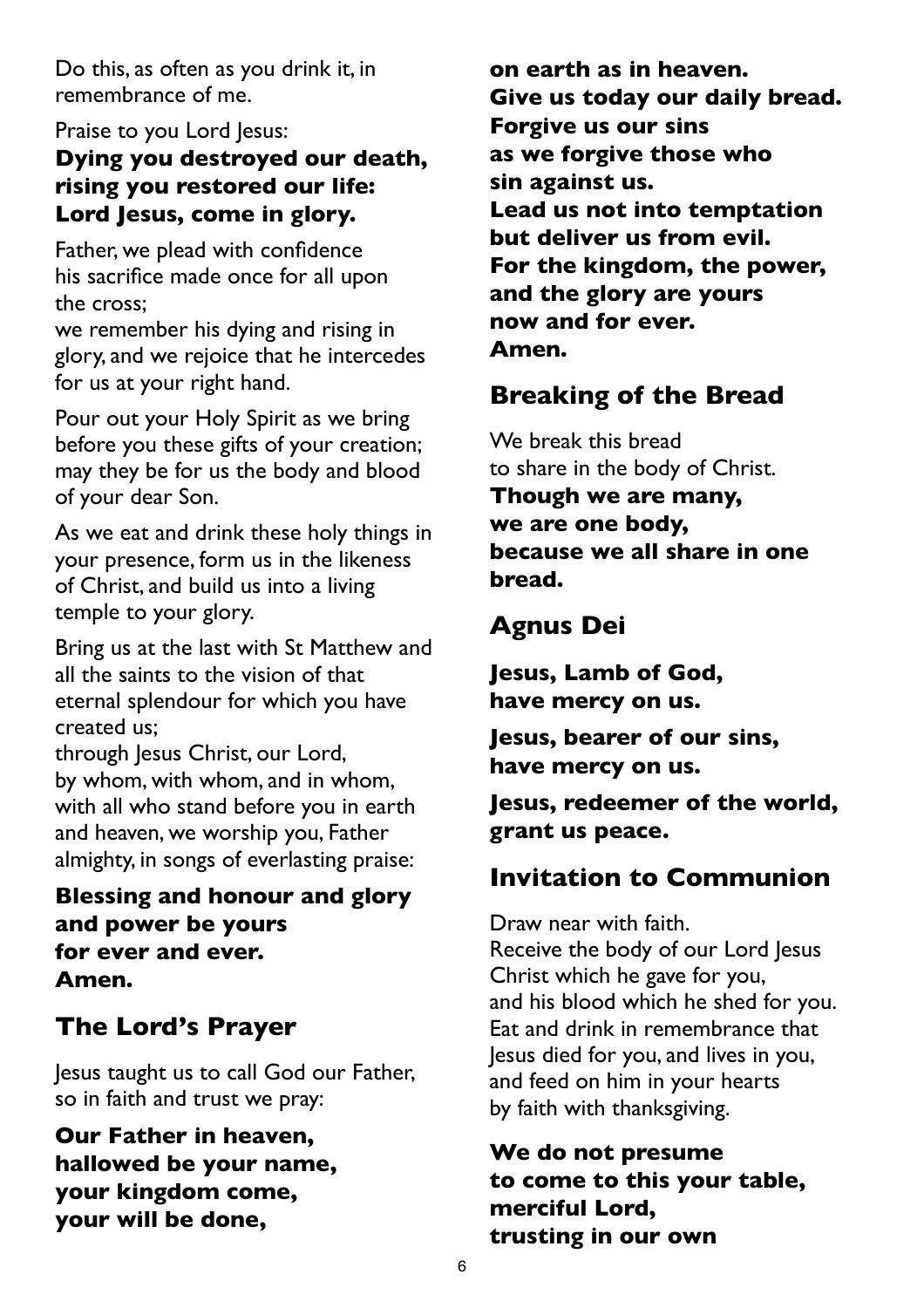**righteousness, but in your manifold and great mercies. We are not worthy so much as to gather up the crumbs under your table. But you are the same Lord whose nature is always to have mercy. Grant us therefore, gracious Lord, so to eat the flesh of your dear Son Jesus Christ and to drink his blood, that our sinful bodies may be made clean by his body and our souls washed through his most precious blood, and that we may evermore dwell in him and he in us. Amen.**

*Communicant members of any Christian Church are invited to receive Holy Communion. If you wish to receive a blessing please bow your head.*

#### **Prayer after Communion**

*Silence is kept.*

Eternal Father, we thank you for nourishing us with these heavenly gifts: may our communion strengthen us in faith, build us up in hope, and make us grow in love; for the sake of Jesus Christ our Lord. **Amen.**

#### **Father of all,**

**we give you thanks and praise, that when we were still far off you met us in your Son and brought us home.**

**Dying and living, he declared your love, gave us grace, and opened the gate of glory. May we who share Christ's body live his risen life; we who drink his cup bring life to others; we whom the Spirit lights give light to the world. Keep us firm in the hope you have set before us, so we and all your children shall be free, and the whole earth live to praise your name; through Christ our Lord. Amen.**

#### **Notices**

# **¶ The Dismissal**

# **Blessing**

The peace of God, which passes all understanding, keep your hearts and minds in the knowledge and love of God, and of his Son Jesus Christ our Lord; and the blessing of God almighty, the Father, the Son, and the Holy Spirit, be upon you and remain with you and all those whom you love and all those for whom you pray this day and for evermore.

#### **Amen.**

Go in peace to love and serve the Lord. **In the name of Christ. Amen.**

*Please take this service sheet with you.*